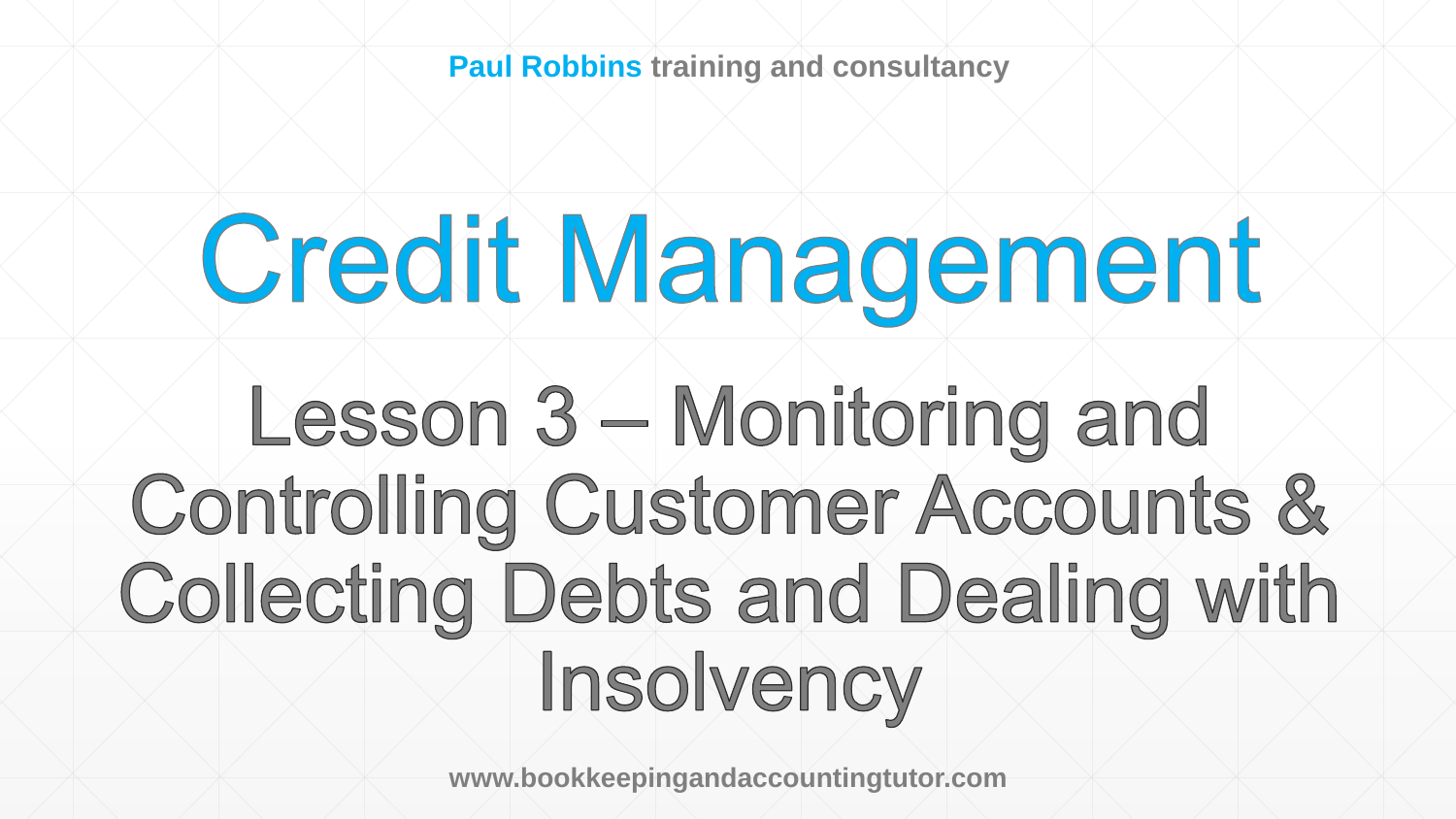## **The 30 / 20 Rule**

- **This states that, for many businesses, 80% of the total trade receivables** balance is made up from only 20% of the customers of the business
- Therefore the credit control function of the business needs to focus most of its efforts on monitoring the accounts of the top 20% of its customers
- The other 80% of customers only represent 20% of the total trade receivables balance and, whilst it is important to ensure that all monies due to the business are collected, they are not as material as the top 20% of customers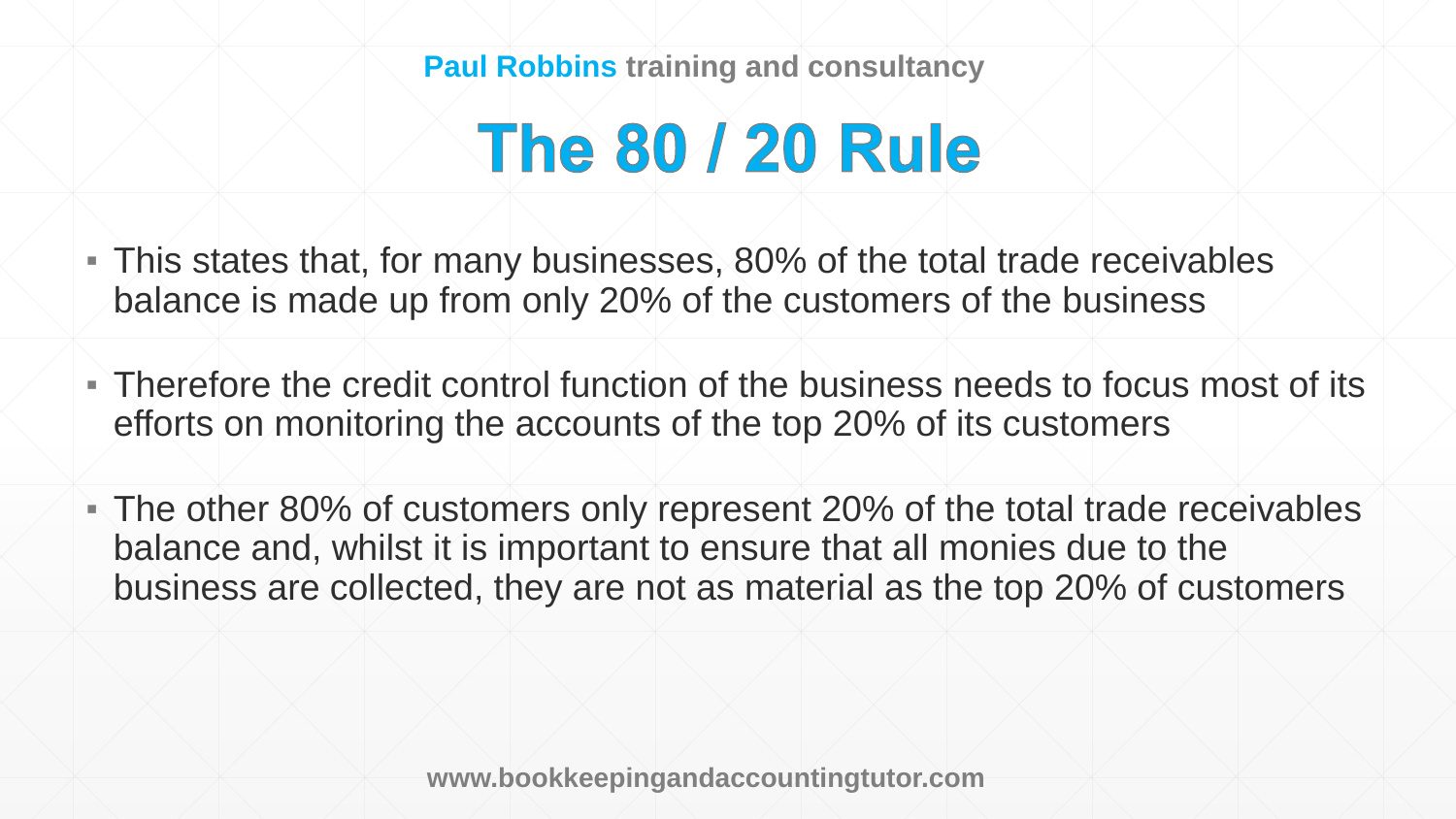#### **Trade Receivables Analysis**

- **A trade receivables analysis summarises amounts of money owed by** customers which is analysed into time periods showing the age of the debts
- This enables a business to see which of its customers are either slow in paying their invoices or not paying their invoices at all
- Whilst a trade receivables analysis can be produced manually, in most cases a business will run a report from its computerised accounting software which provides this information in a fraction of the time it would take to produce the information manually. The reports are sometimes called 'aged debtors reports'
- The reports are usually produced just after the end of each month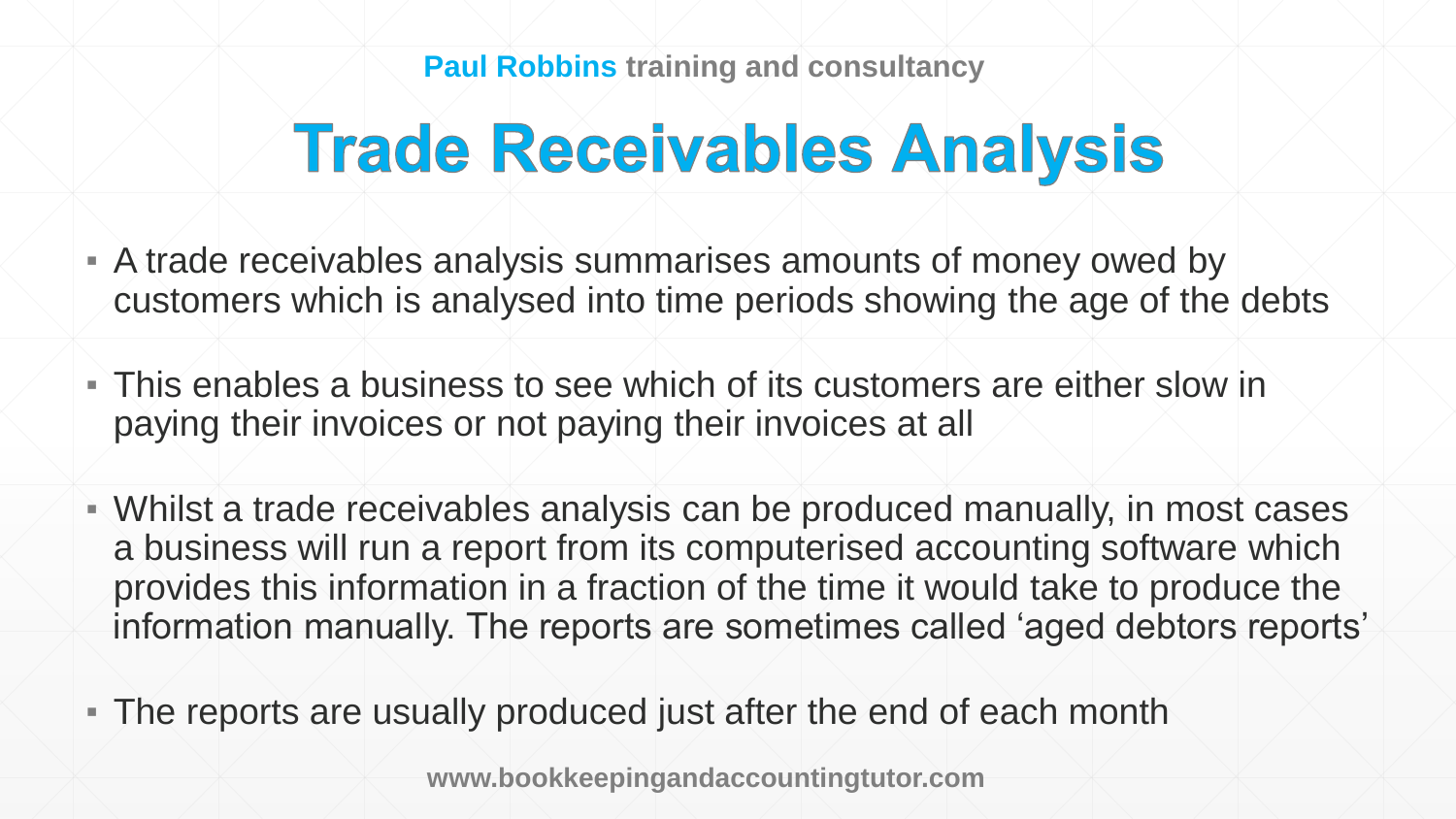## **Trade Receivables Analysis**

- This should show the account name and account number for each credit customer
- It should also show the customer's credit limit and balance outstanding which can be compared to ensure the customer has not exceeded their credit limit
- The amounts outstanding are normally analysed into the following columns; up to 30 days (current debts), 31 – 60 days, 61 – 90 days and 91 days & over
- The percentages of the total balance outstanding can also be analysed out between the different time periods to see whether the overall collection periods for debts are increasing or decreasing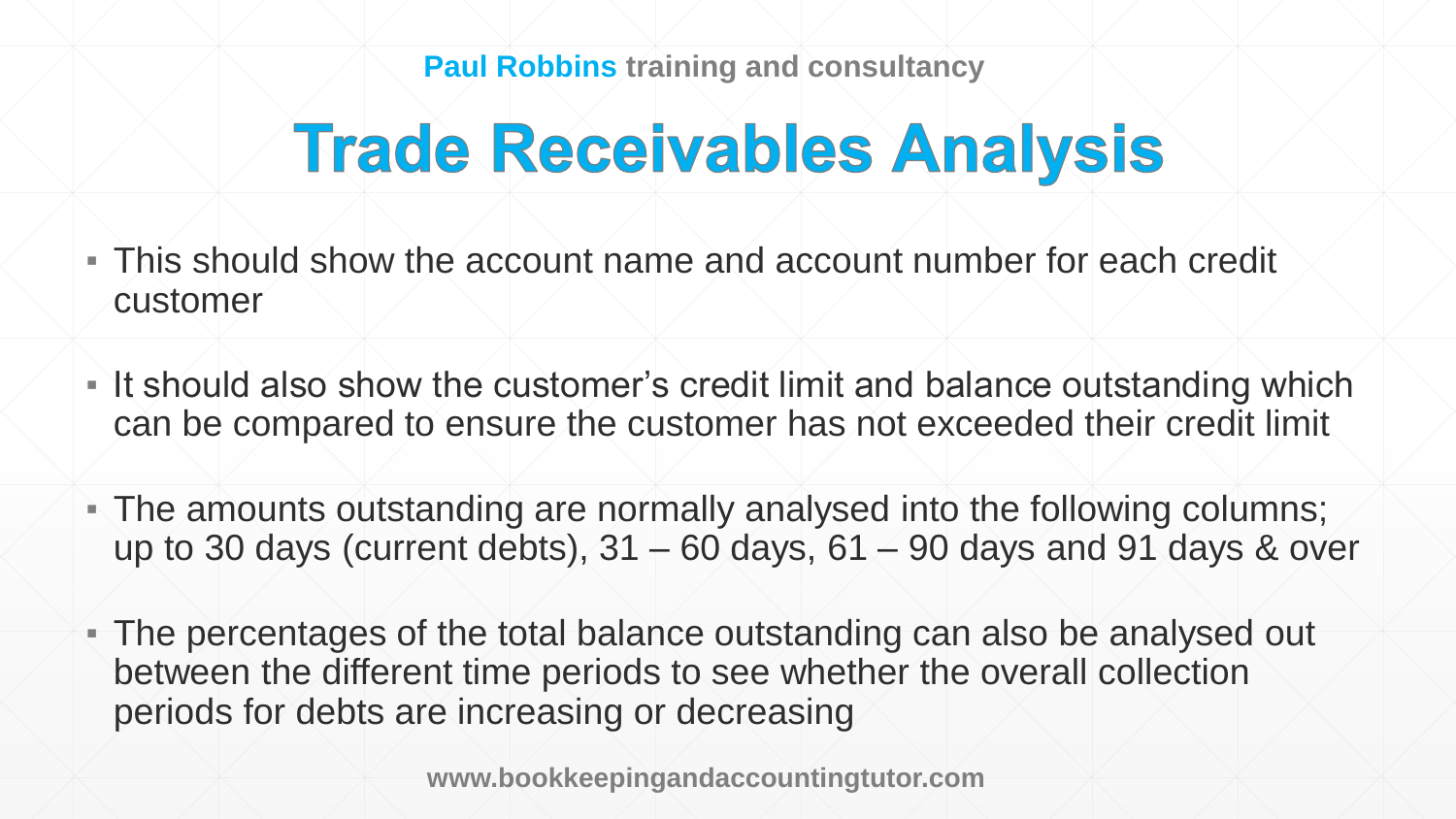## **Analysing Customers' Accounts**

- When analysing individual customers' accounts the credit controller will look at the situation this month compared to last month, for instance seeing whether the invoices are taking longer to be paid or are not being paid at all and whether the customer still placing orders with our business
- There will probably be some customers who have a reputation for being slow, albeit reliable, payers. Whilst all customers should pay within the normal credit limits and this will need to be addressed with them at some point, as long as they continue to pay according to their previous payment pattern, this is not something for immediate concern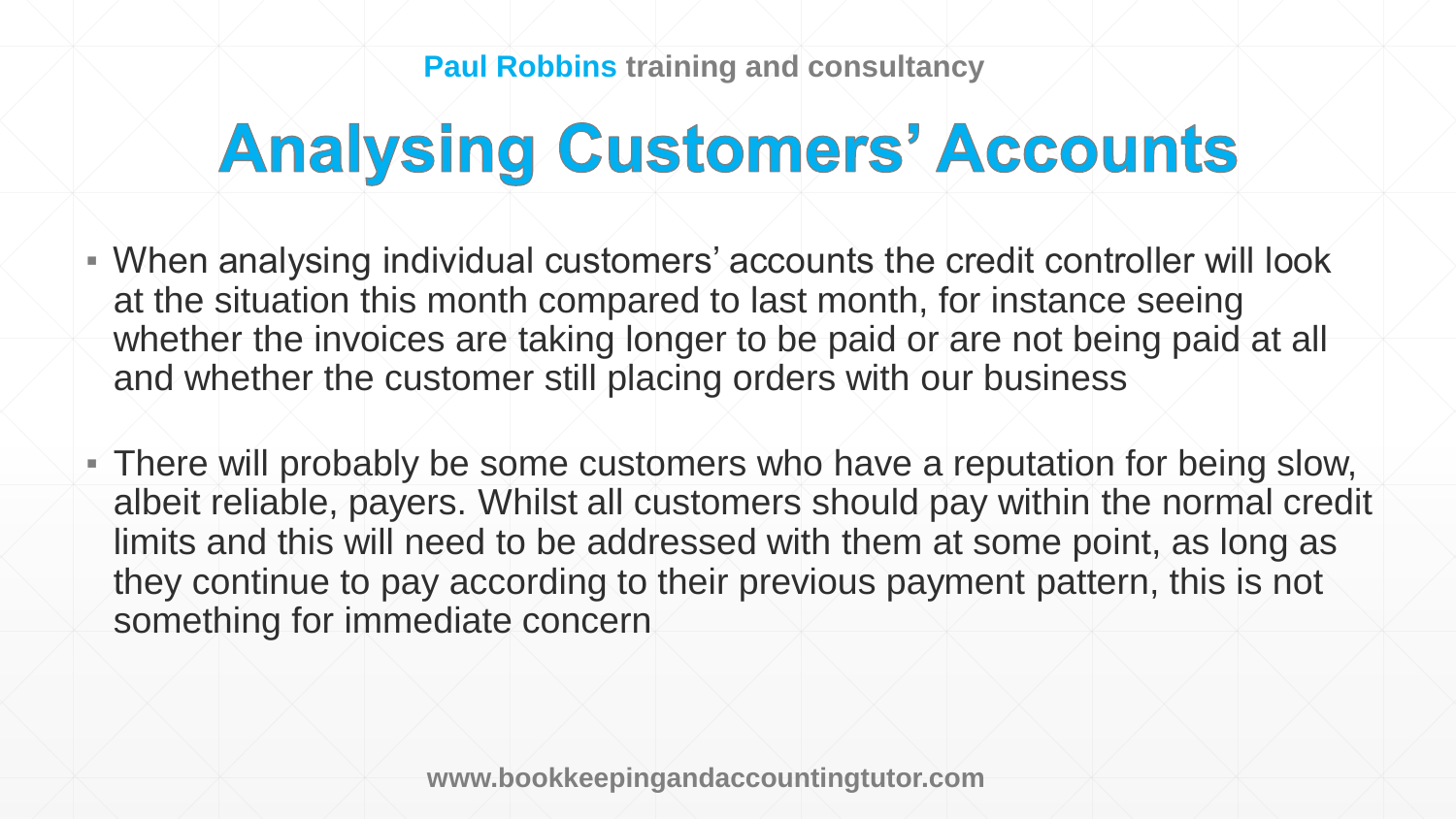## **Analysing Customers' Accounts**

- Credit controllers will often start by looking for customers with account balances which are significantly outstanding (91 days & over) as these will need to be investigated as a matter of priority
- **.** It is essential that this is done with great tact and diplomacy, especially where the customer appears to be a regular customer who always pays promptly and there is just one significantly outstanding amount
- **If could well be that a particular invoice is disputed and remains unpaid or we** may have made an error, for instance not recording prompt payment discount taken on the customer's account. Speaking to colleagues and looking up notes on the customer's account is a good starting point in resolving this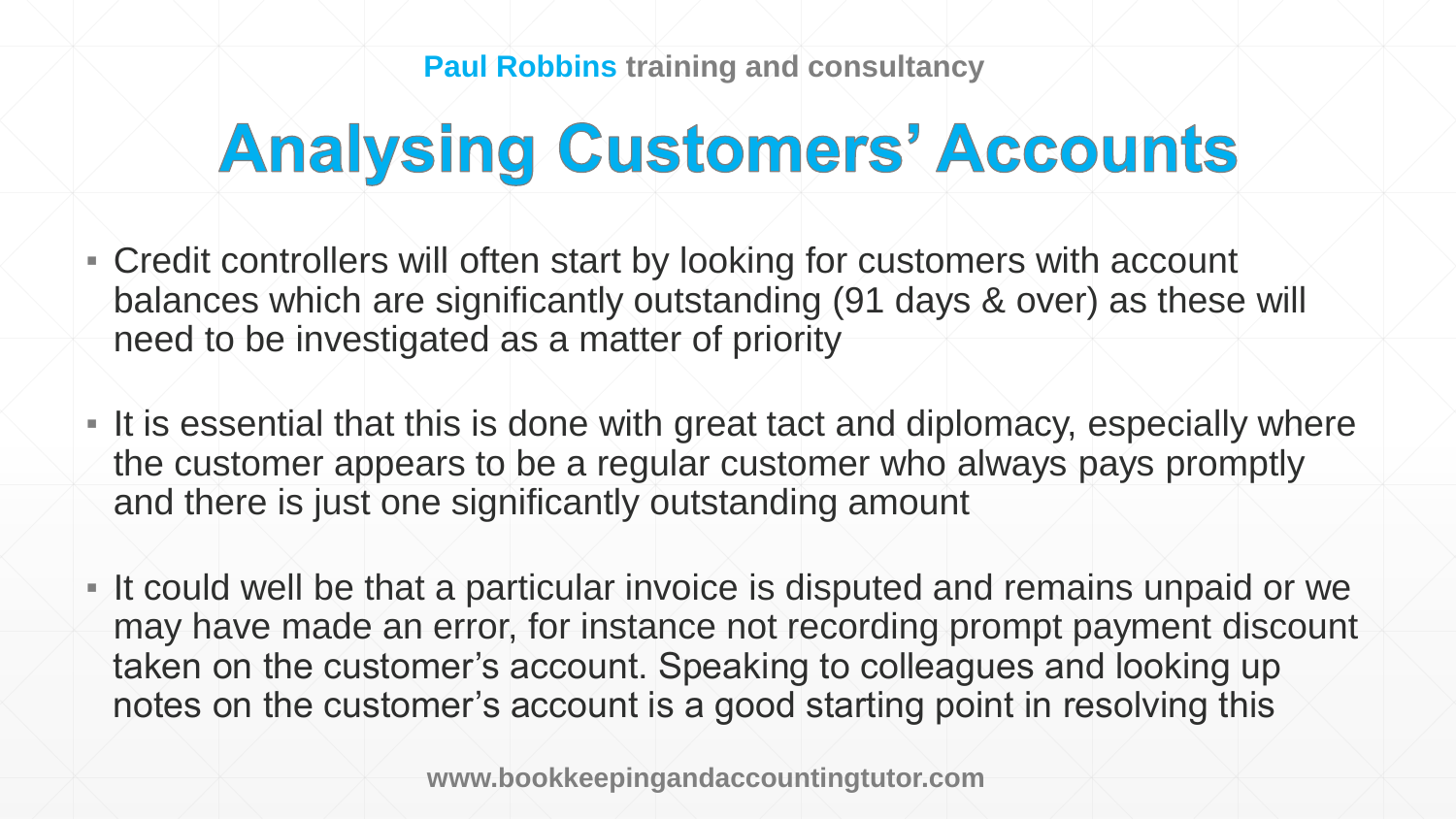## **Chasing Overdue Debts**

- **There are a variety of ways that credit controllers can chase overdue debts**
- These should follow the credit control policy of the business and could include:
- **Reminder letters**  an informal 'friendly' reminder to start with, followed by more formal requests for payment and formal letters threatening legal action
- **Example 11 Felephone calls** a more direct way of contacting customers
- **Placing the customer's account 'on stop'** withdrawing their trade credit
- **Taking legal action**  attempting to recover the money through the courts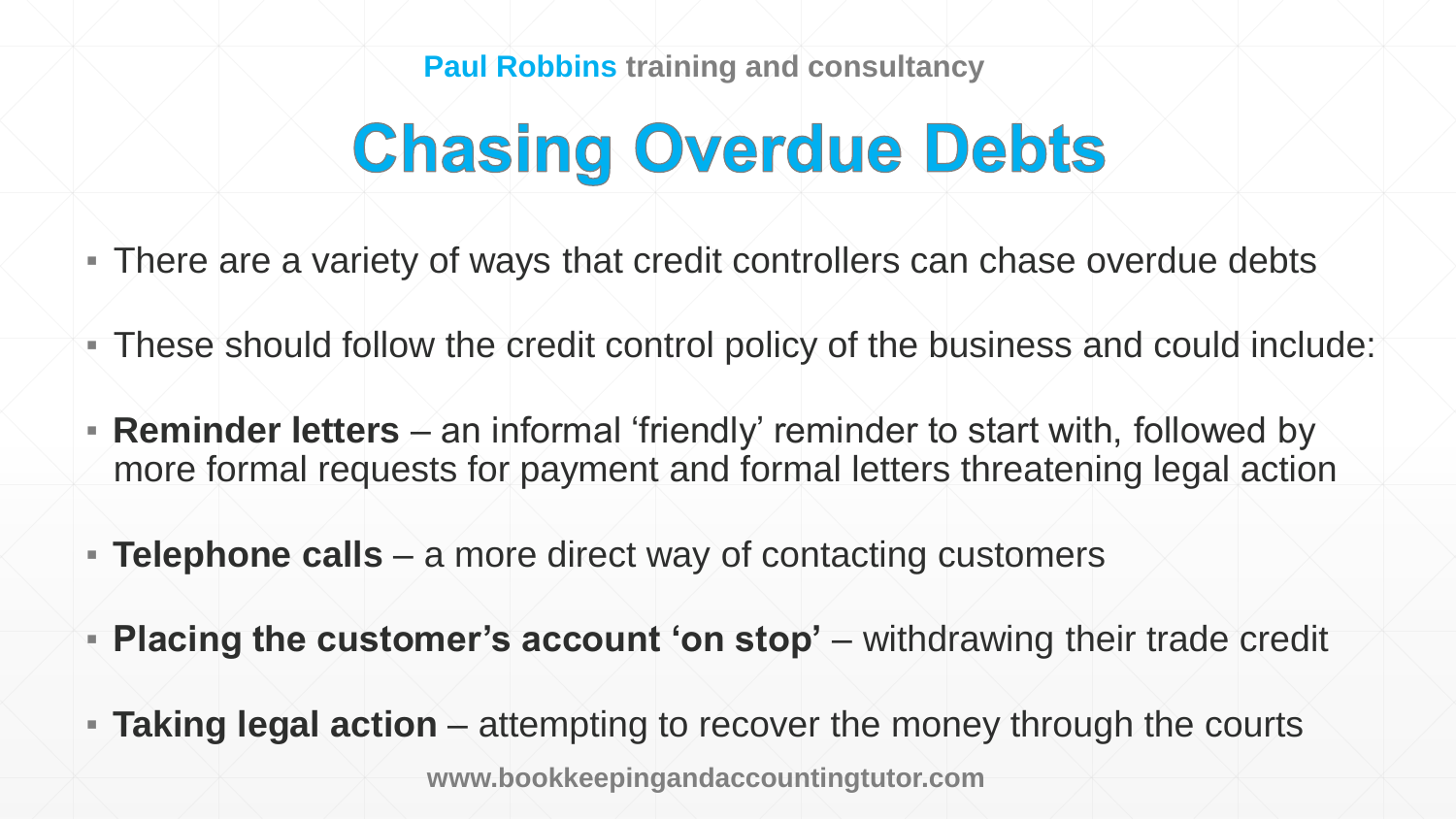#### **Reminder Letters**

- Almost all businesses will have standard reminder letters that will be sent out to customers with overdue account balances. It is essential that credit control staff use these standard (template) letters to put across the correct message that the business wants to use at each stage of the debt chasing process
- Reminder letters should be issued to customers in the following order:
- **An initial 'friendly' reminder letter advising them that payment is overdue**
- Formal letters chasing payment and advising their account will be put 'on stop'
- **A formal letter threatening legal action if the account is not settled immediately**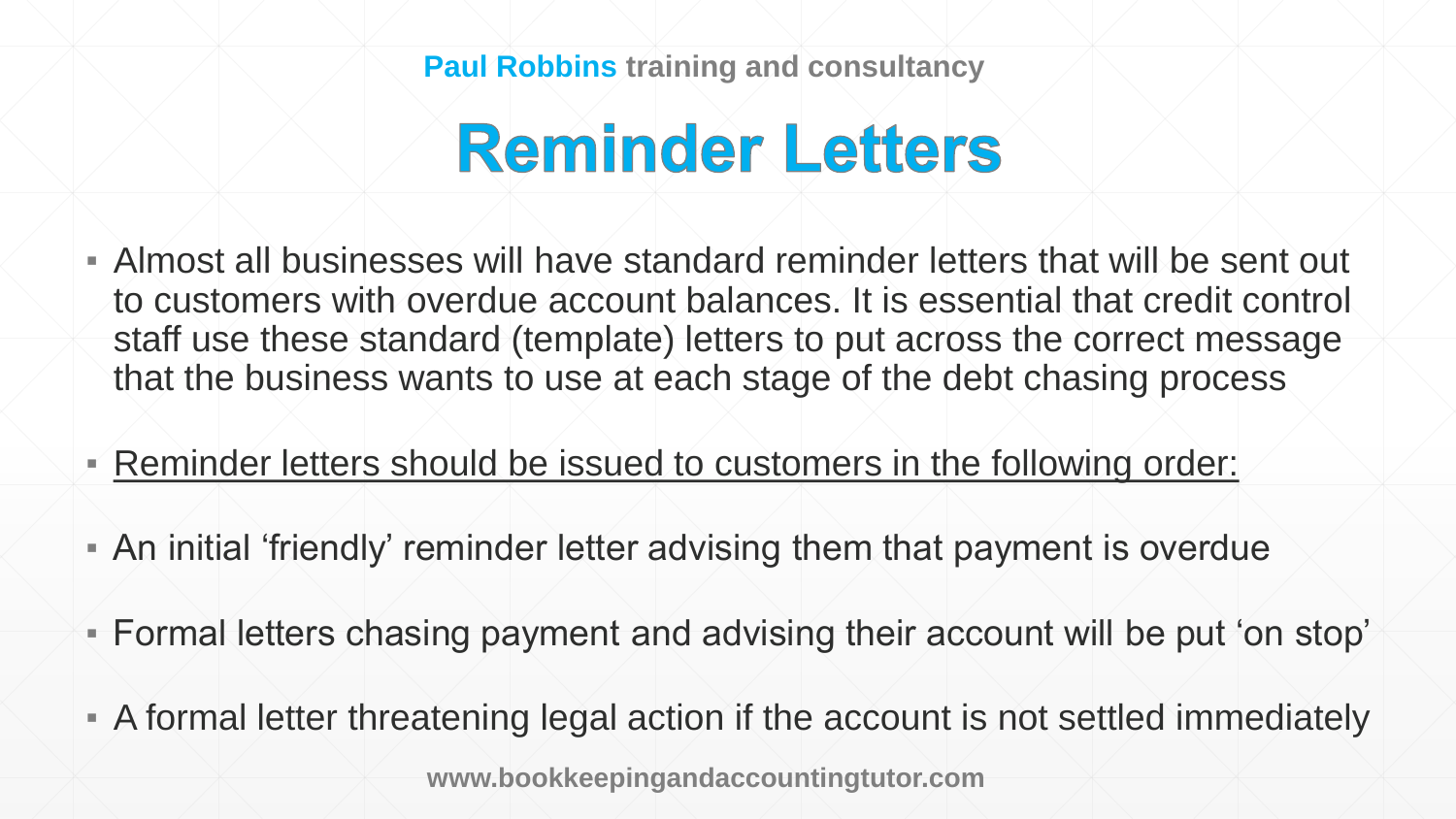#### **Telephone Calls**

- Telephone calls are useful because the credit controller gets to speak directly with someone from the customer's business and this cannot be ignored in the same way that a letter can
- This also provides the credit controller with a range of useful information about the customer's business. For instance, do they always find themselves speaking with different people in the accounts department and is there a high turnover of staff, do their accounts department appear to be organised and competent, having the relevant information to hand when they call
- The customer will often give a range of excuses as to why payment has not been made which the credit controller can address there and then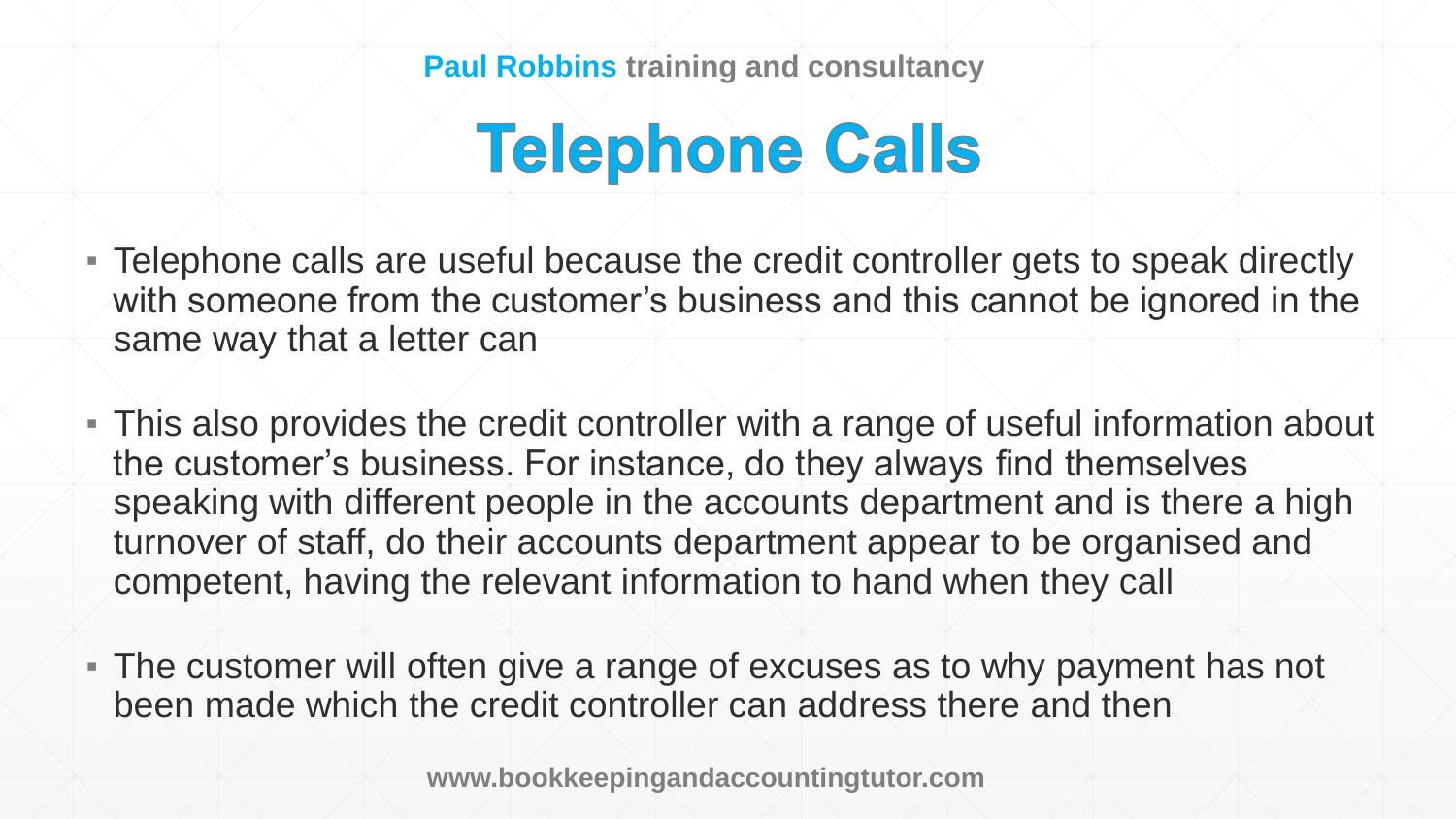## **Excuses for Non Payment - Exercise**

- . Working in pairs, discuss how you would reply to these excuses:
- *"We have not received the invoice (or latest statement) from you"*
- *"We will need to look into this and get back to you"*
- *"There was a problem with the goods or services (or they were not received)"*
- *"The person who can authorise payment is not in the office at the moment"*
- *"A cheque has been sent to you in the post"*
- *"An electronic payment has been sent to your account"*
- *"Our computer systems are down at the moment"*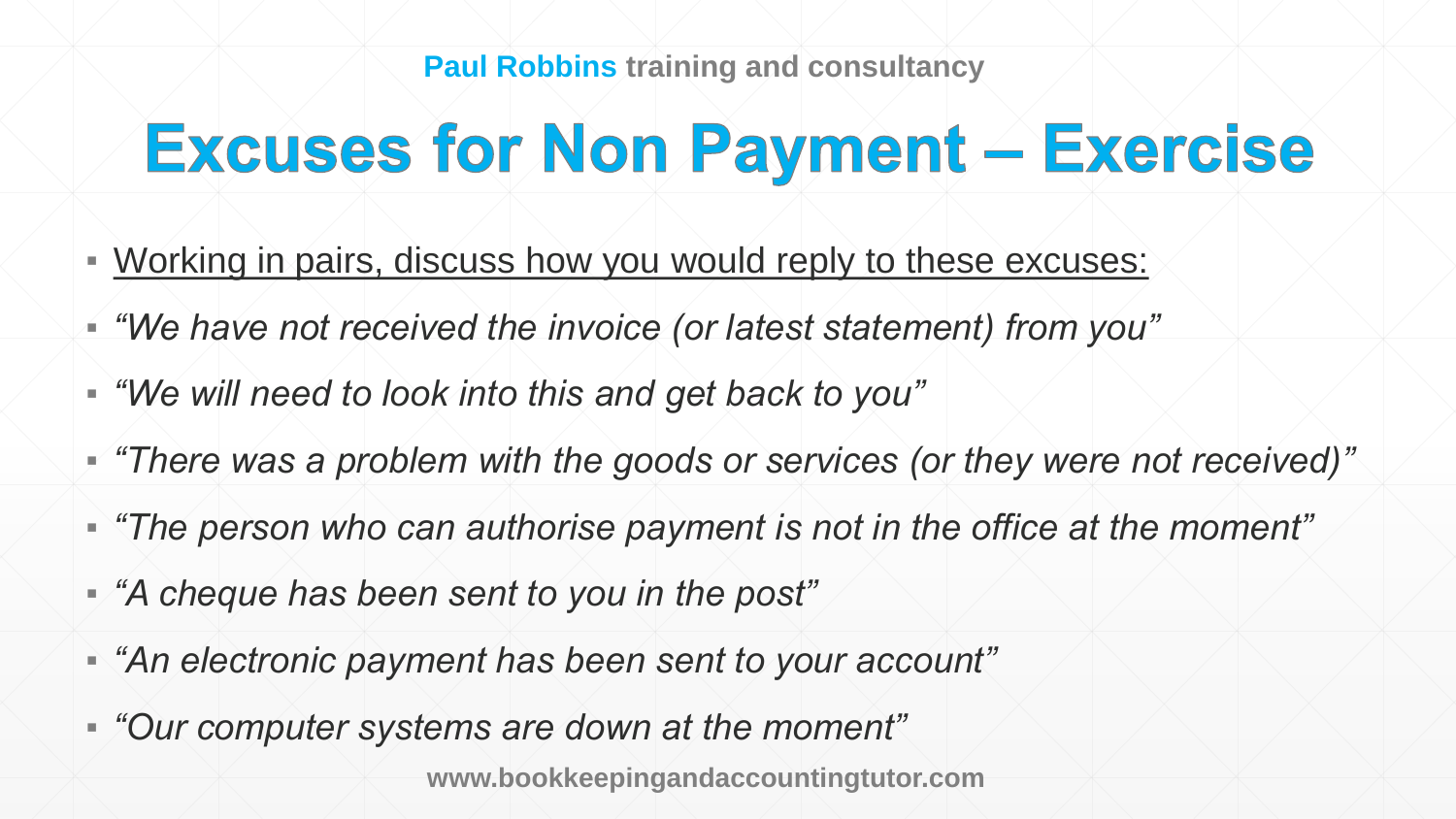## **Placing Accounts 'On Stop'**

- If a customer has received a second reminder letter and possibly a reminder telephone call, but has still not paid their outstanding account balance, the next step will be to put their account 'on stop'
- This means that their trade credit is 'frozen' and no further credit sales should be made to the customer until their account is paid in full
- If the customer's account is placed on stop, this should be communicated to the Sales department in a timely manner, to prevent more sales being made
- **.** It is important that there is good, prompt communication at all times between the Sales, Accounts and Credit Control departments of a business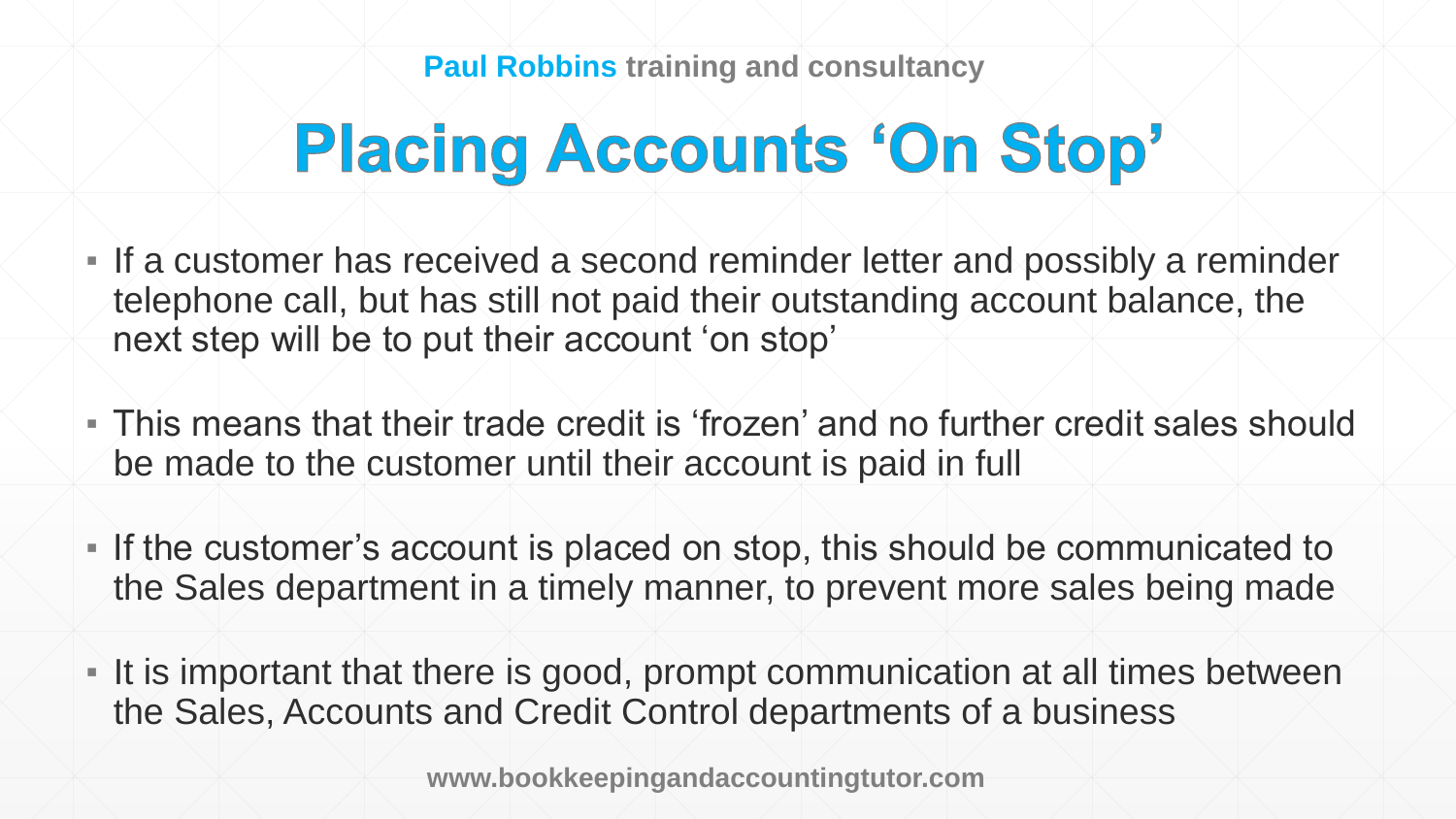## **Doubtful Debts & Irrecoverable Debts**

- Doubtful debts are where the business is doubtful about whether the customer will pay, although it is possible that they will
- Irrecoverable debts are where the business is absolutely certain that the customer will not pay and these will need to be written off in the accounts
- It is normal practice for a business to make a provision for doubtful debts
- This is usually a percentage of the overall trade receivables balance, but in some cases businesses prefer to go through each customer's account to highlight the debts that are doubtful and record these as a provision for doubtful debts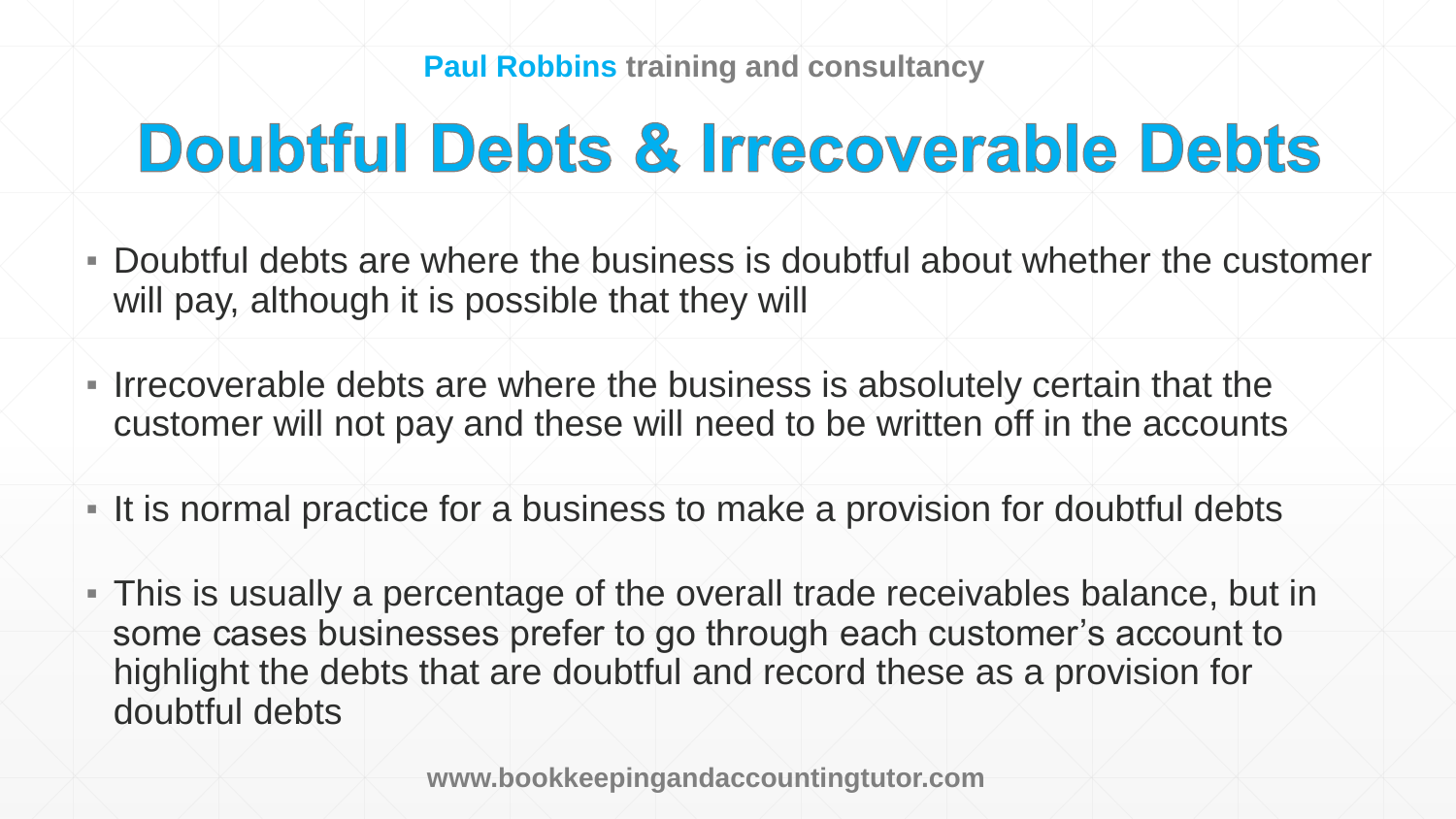## **Collecting Outstanding Debts**

- Before a doubtful debt is written off as an irrecoverable debt, the business has the option to try and recover the money from the customer through the use of debt collection agencies, sending solicitors letters and taking legal action
- **EXA** Before going down this route, it is important to make sure that it is worthwhile doing this, rather than just writing off the amount as an irrecoverable debt
- If the customer is unlikely to have the money or other assets which could be sold to pay the debt, then even if the matter is taken to court, the business is unlikely to receive any money and will be further out of pocket
- Credit controllers will need to recommend that some debts be written off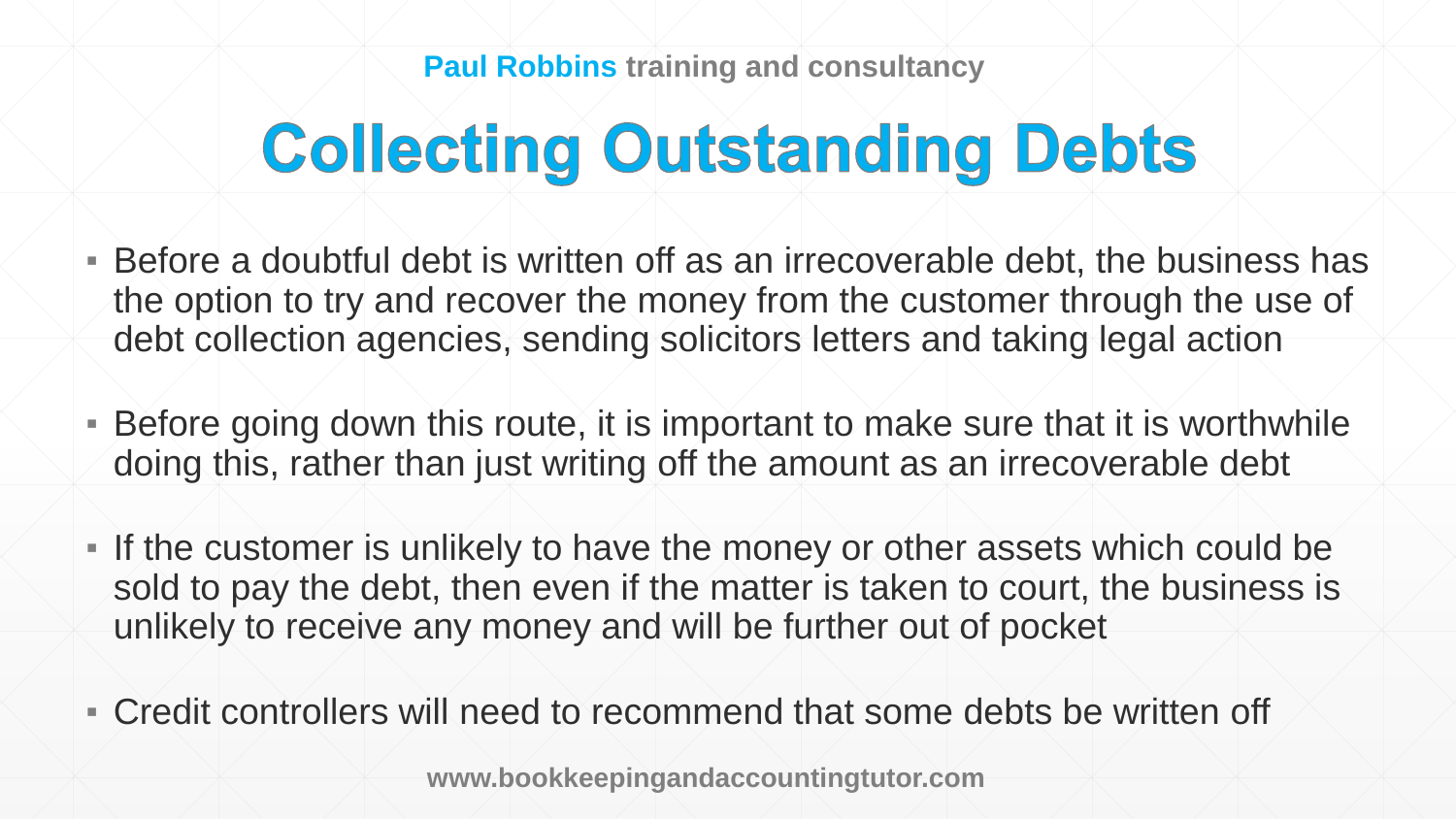## **Collecting Outstanding Debts**

- It may not be worthwhile taking a customer to court to collect a debt if:
- **The debt is a small amount particularly when compared with the cost of trying** to recover the debt
- $\blacksquare$  The customer appears to be insolvent and would be unable to pay the debt, even if the matter was taken to court
- The customer is insolvent (bankruptcy for individuals and liquidation for limited companies)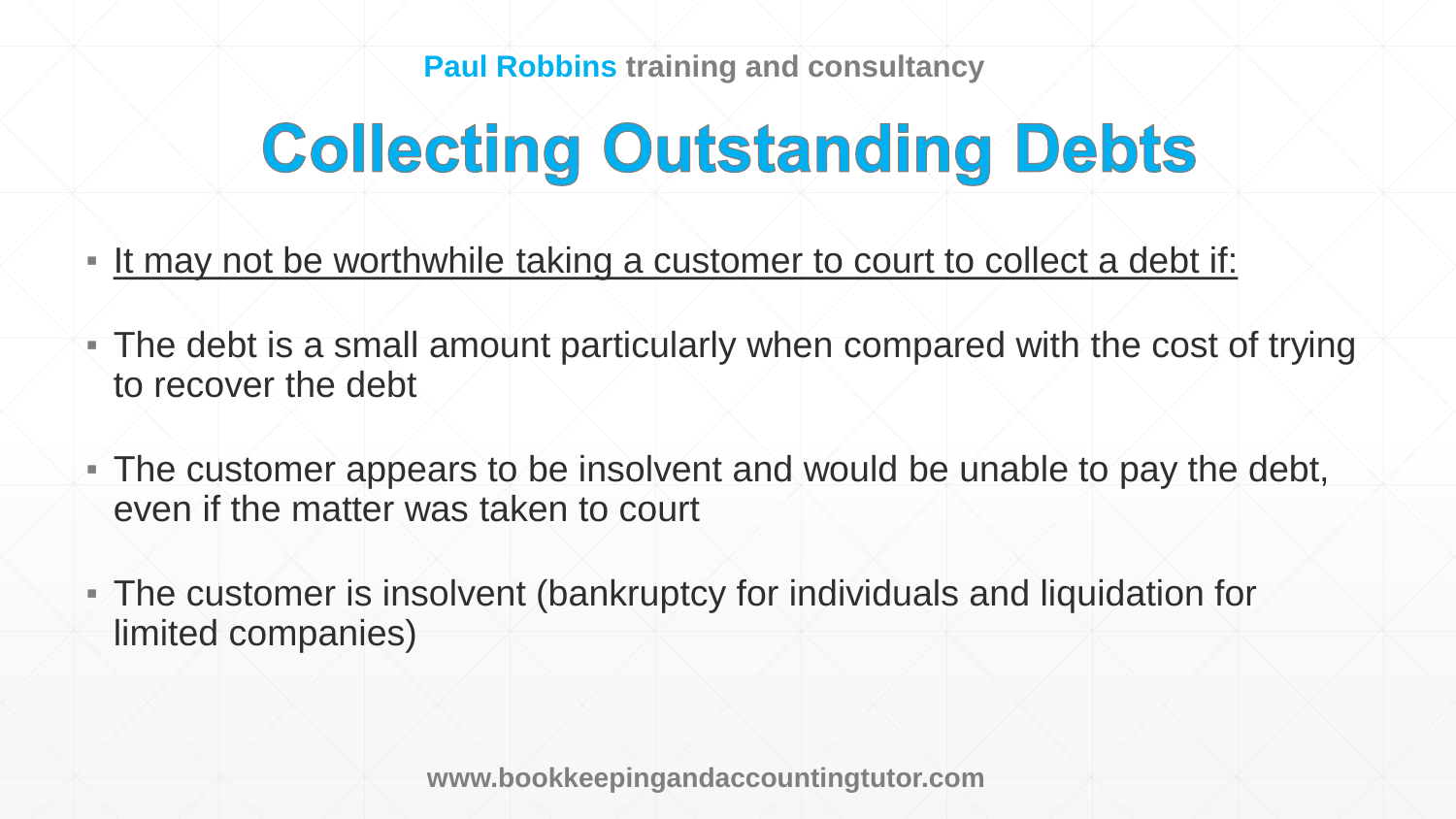#### **Irrecoverable Debts**

- Whilst an irrecoverable debt is something that should be avoided, some of the loss can be mitigated as VAT paid can be recovered on irrecoverable debts and irrecoverable debts can be charged as an expense in the SoPoL, which will reduce the tax liability of the business. VAT paid can be reclaimed where:
- **The VAT has already been accounted for and paid over to HMRC**
- The debt must have written off in the accounts as an irrecoverable debt
- **The debt is more than six months overdue**
- **www.bookkeepingandaccountingtutor.com** • The VAT must be reclaimed within four years & six months of the payment date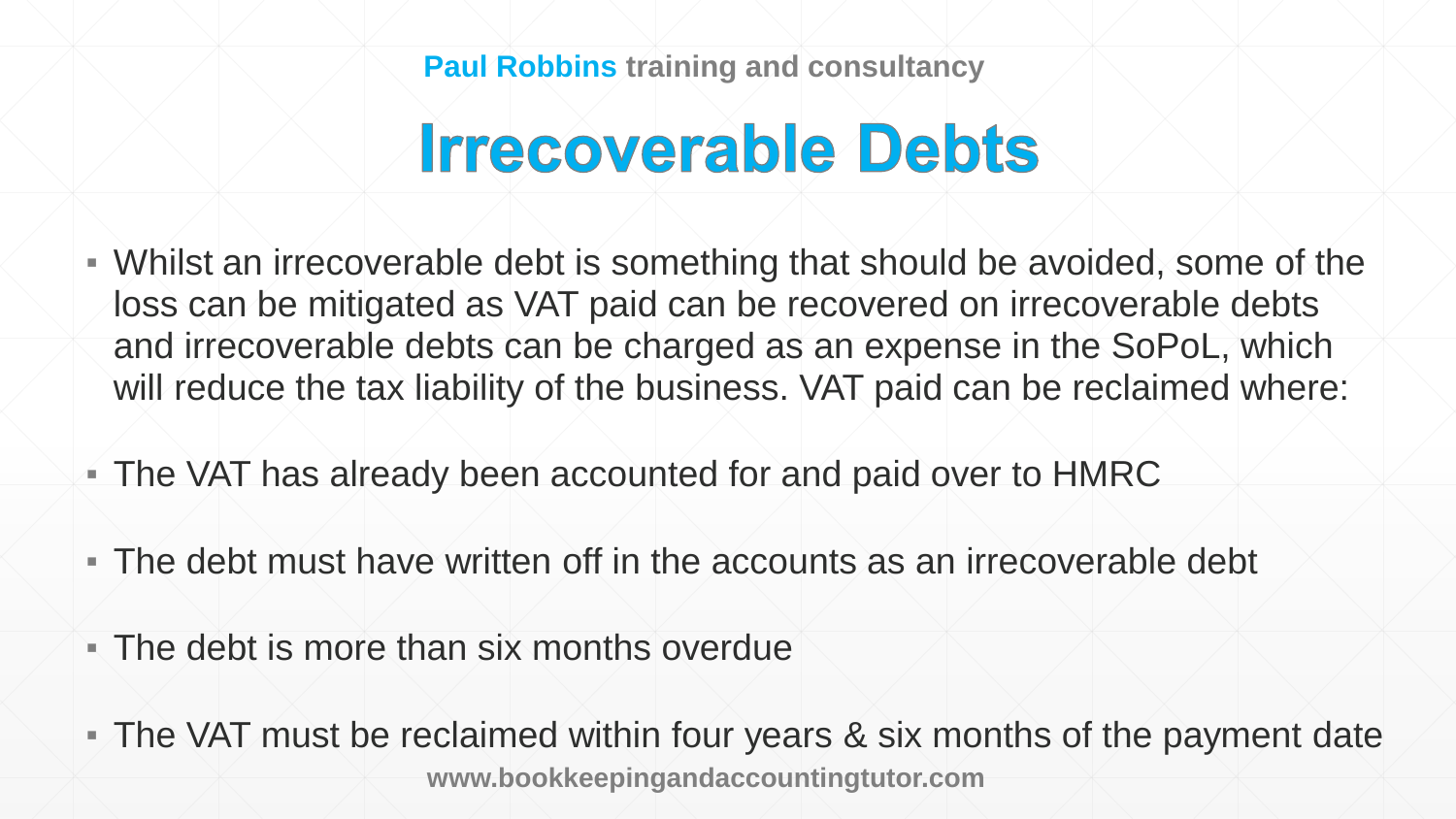## **Using Debt Collection Agencies**

- Debt collection agencies are businesses which specialise in collecting debts on behalf of their clients
- They earn money by taking a percentage of the amount of money collected
- They are usually very effective at collecting debts as they are tenacious and quickly escalate the debt collection process through reminder letters, telephone calls, legal letters and court proceedings
- Often customers take more notice when an external debt collection agency gets involved and are more likely to pay the money owed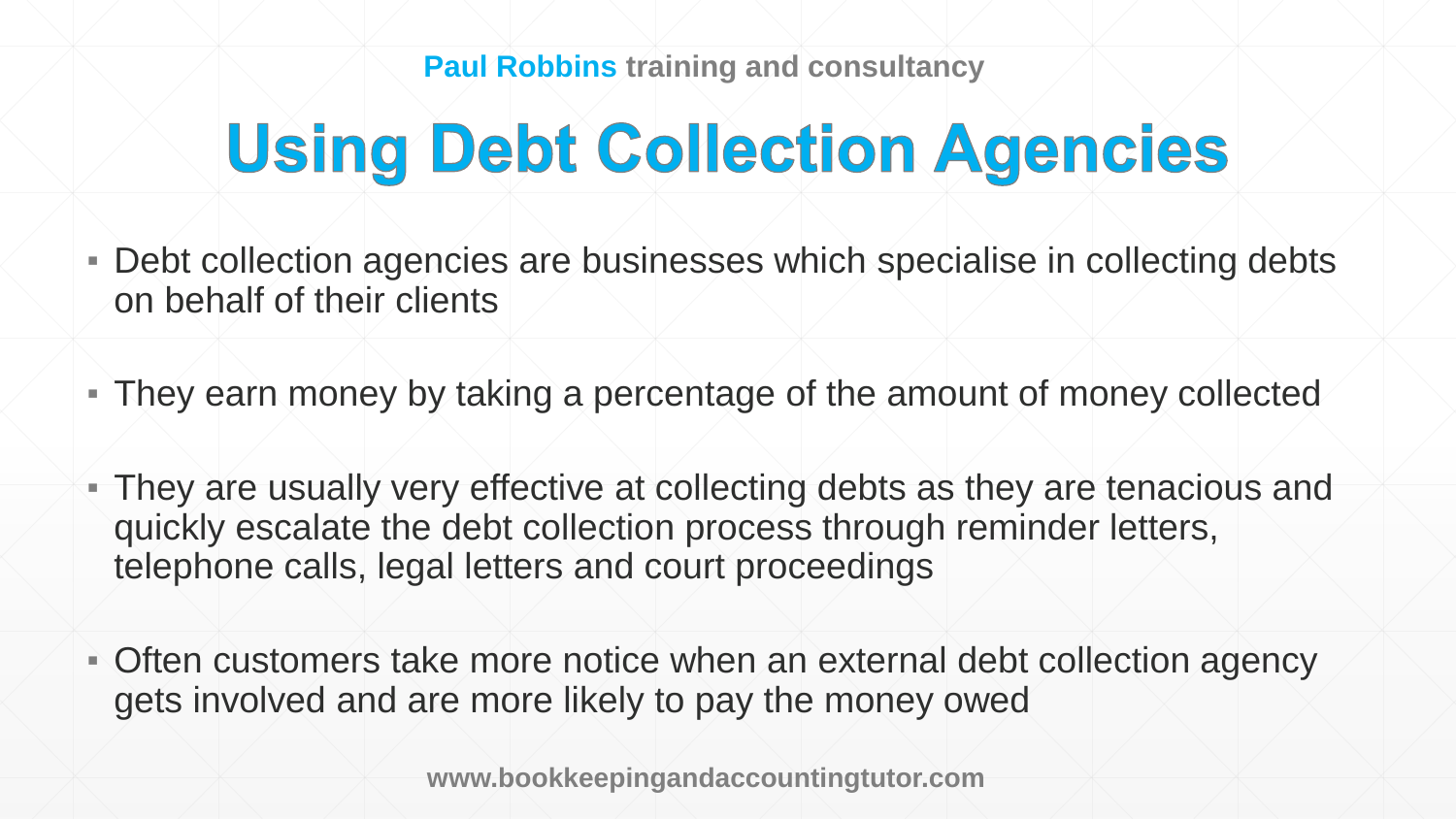## **Using Solicitors**

- As a last resort, a solicitor's letter to a customer with a significantly overdue debt can be a good option, as the customer can see that the business is not going to give up on the money owed and is more likely to pay up
- It is important to choose a firm of solicitors that specialises in debt collection and the business needs to provide the solicitor with detailed and accurate information about the customer and the money owed
- Solicitors letters should only be sent if the debt is not too small and there is a good chance of receiving money from the customer. Using solicitors is not cheap and the Small Claims Track System (Small Claims Court) will not award reimbursement of solicitors' costs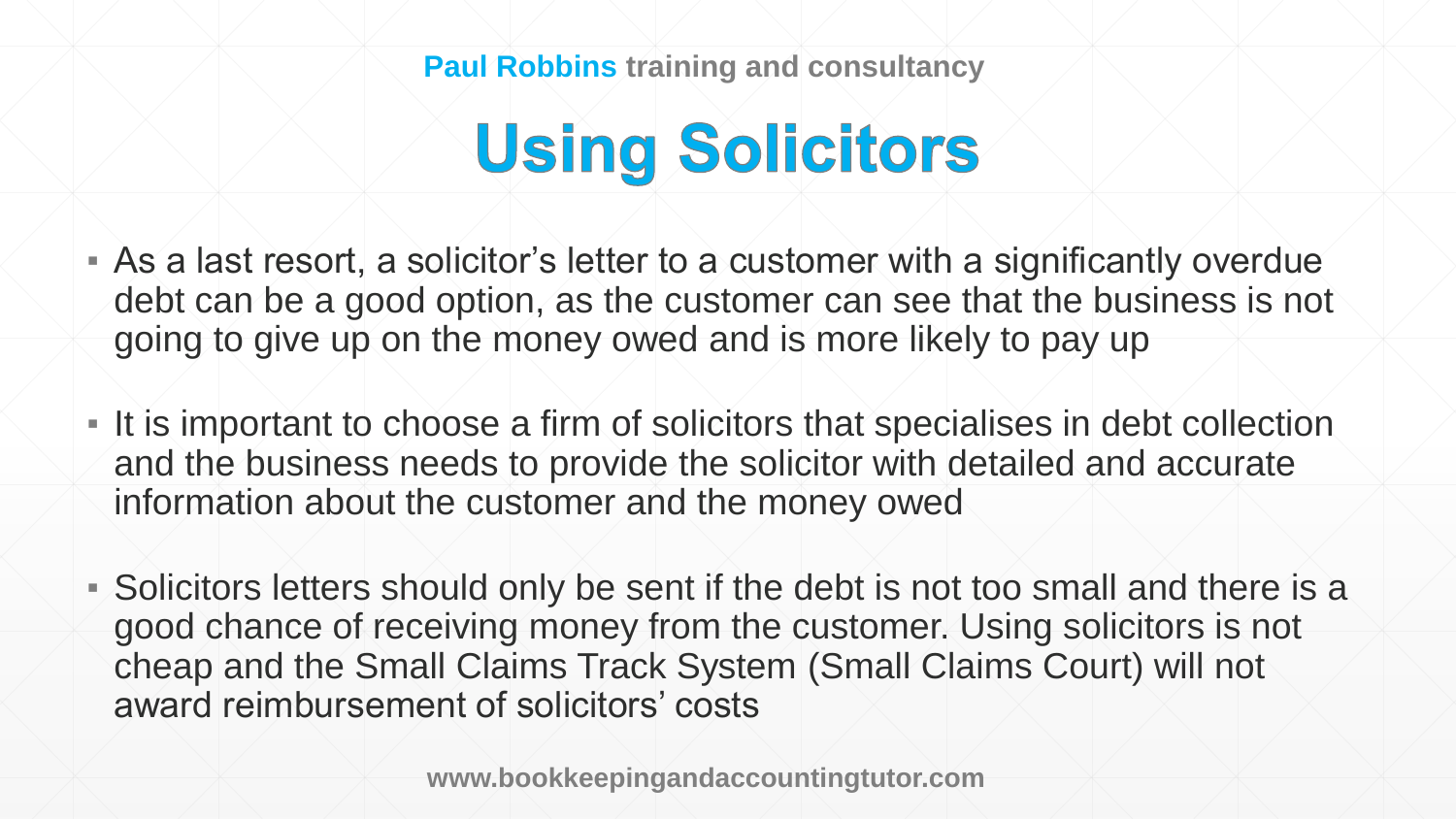## **Taking a Customer to Court**

- The business taking a customer to court will need to hire a **licensed insolvency practitioner**, who will be able to advise the business and, if necessary, represent the business in court
- **There are two ways in which a customer can be taken to court:**
- **To enforce repayment of the debt from the customer**
- **To bring about the bankruptcy (individuals) or liquidation (limited companies) of the customer**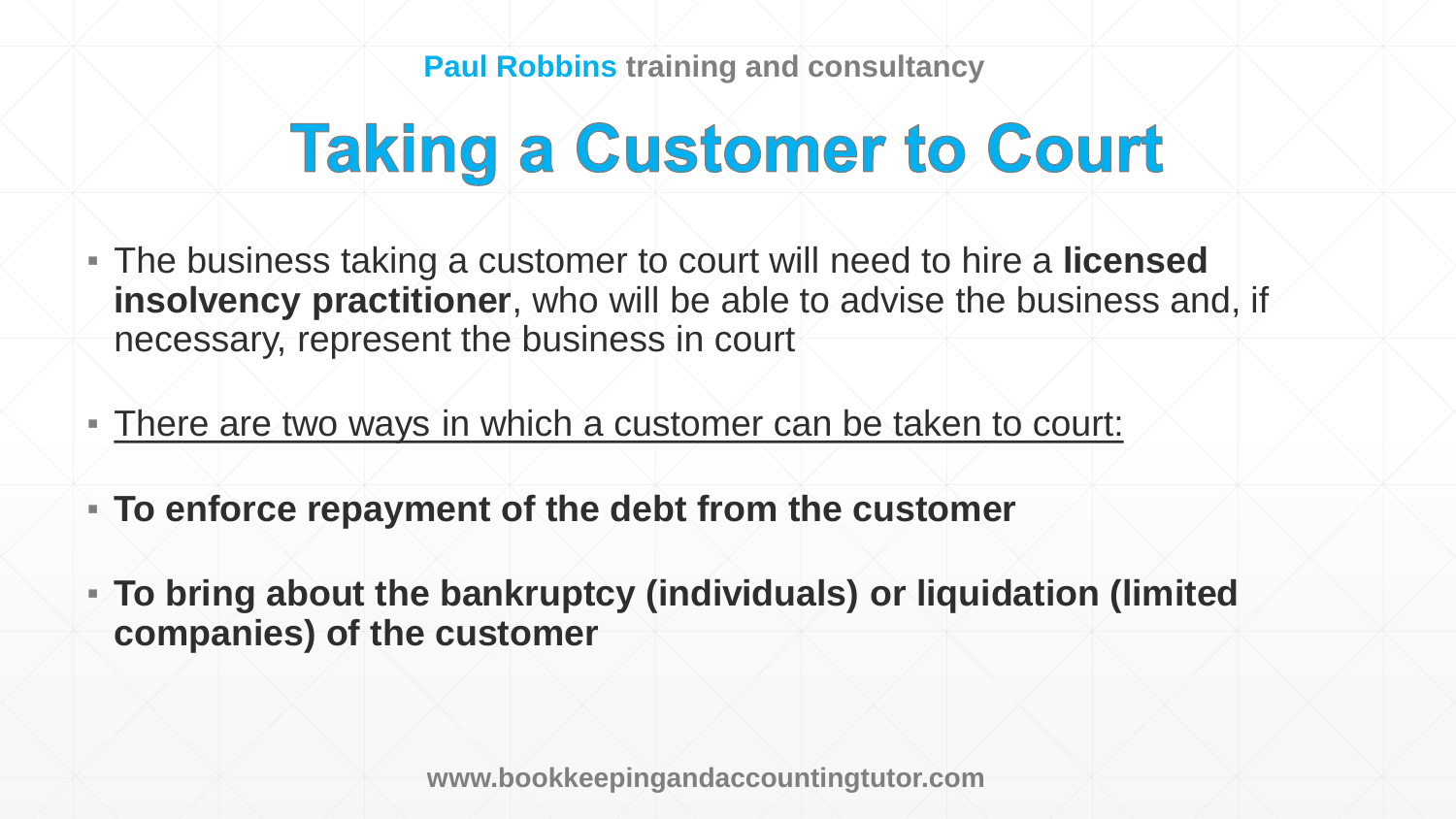## **Taking a Customer to Court**

- Legal cases relating to recovery of unpaid debts are normally heard in the **County Court** in the first instance and may then be referred to the **High Court**
- The County Court and High Court are both examples of the **Civil Courts**
- It is essential that paperwork submitted to the court is correct; for instance the name and address of the debtor, the amount owed and the date of the debt
- When the paperwork has been submitted to the court, the court will issue a 'default summons' to the customer (the debtor), who can agree to the claim, ignore the claim (in which case judgement will go against the customer) or alternatively go ahead with the court proceedings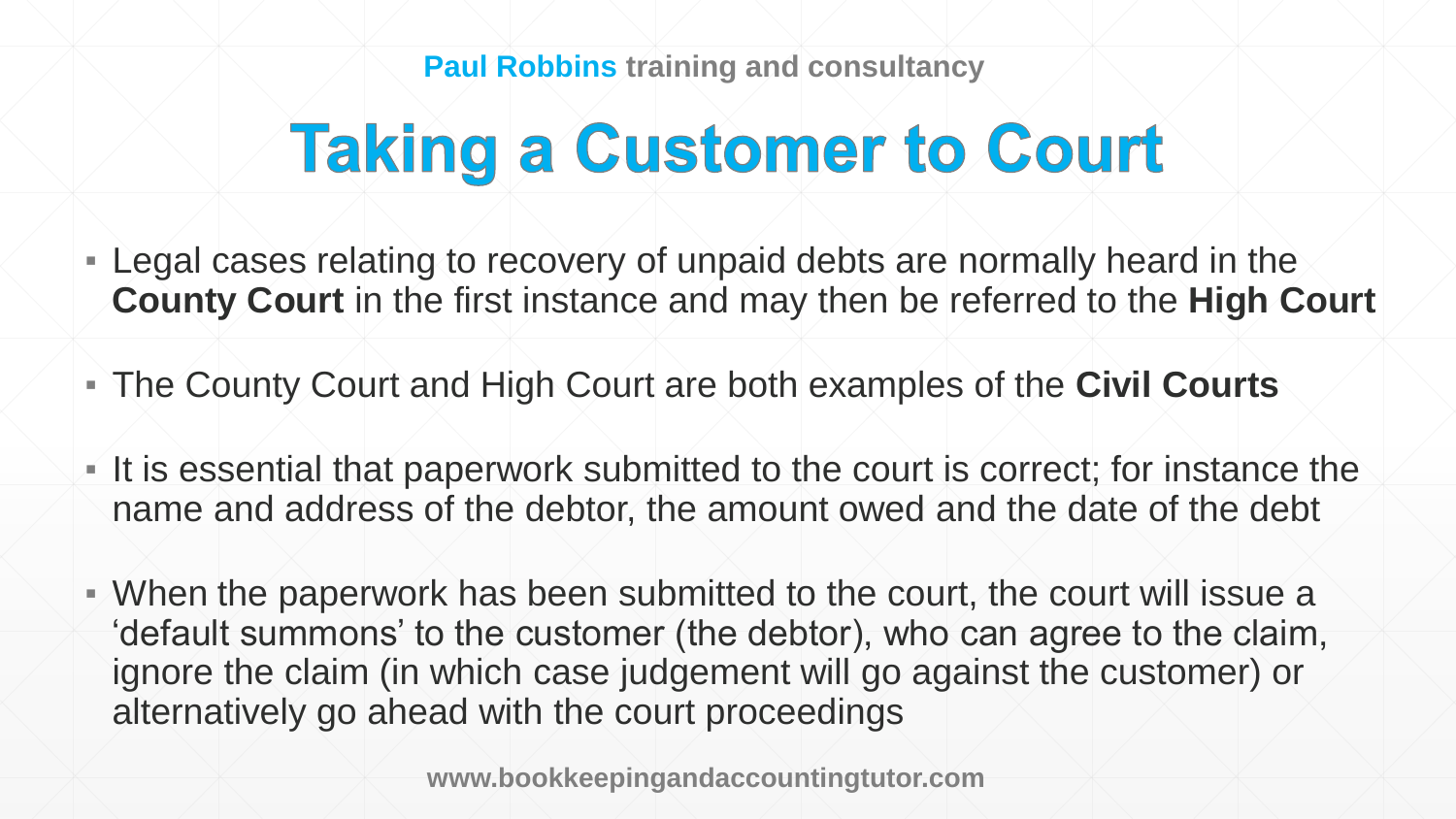## 'Tracks' in the County Court

- **Small Claims Track**  this is used if the amount claimed is £10,000 or less and the business can bring the case itself without needing to employ a solicitor or barrister. This is sometimes known as the 'Small Claims Court'
- **Fast Track**  this is used if the amount claimed is between £10,000 and £25,000 and applies to more detailed and complex cases which will normally only take one day in court to resolve
- **Multi-Track** this is used if the amount claimed is more than £25,000 (or if it is a particularly complex case less than £25,000) and applies to detailed and complex cases which will normally take more than one day in court to resolve. Some very complex cases may be held in the High Court in the first instance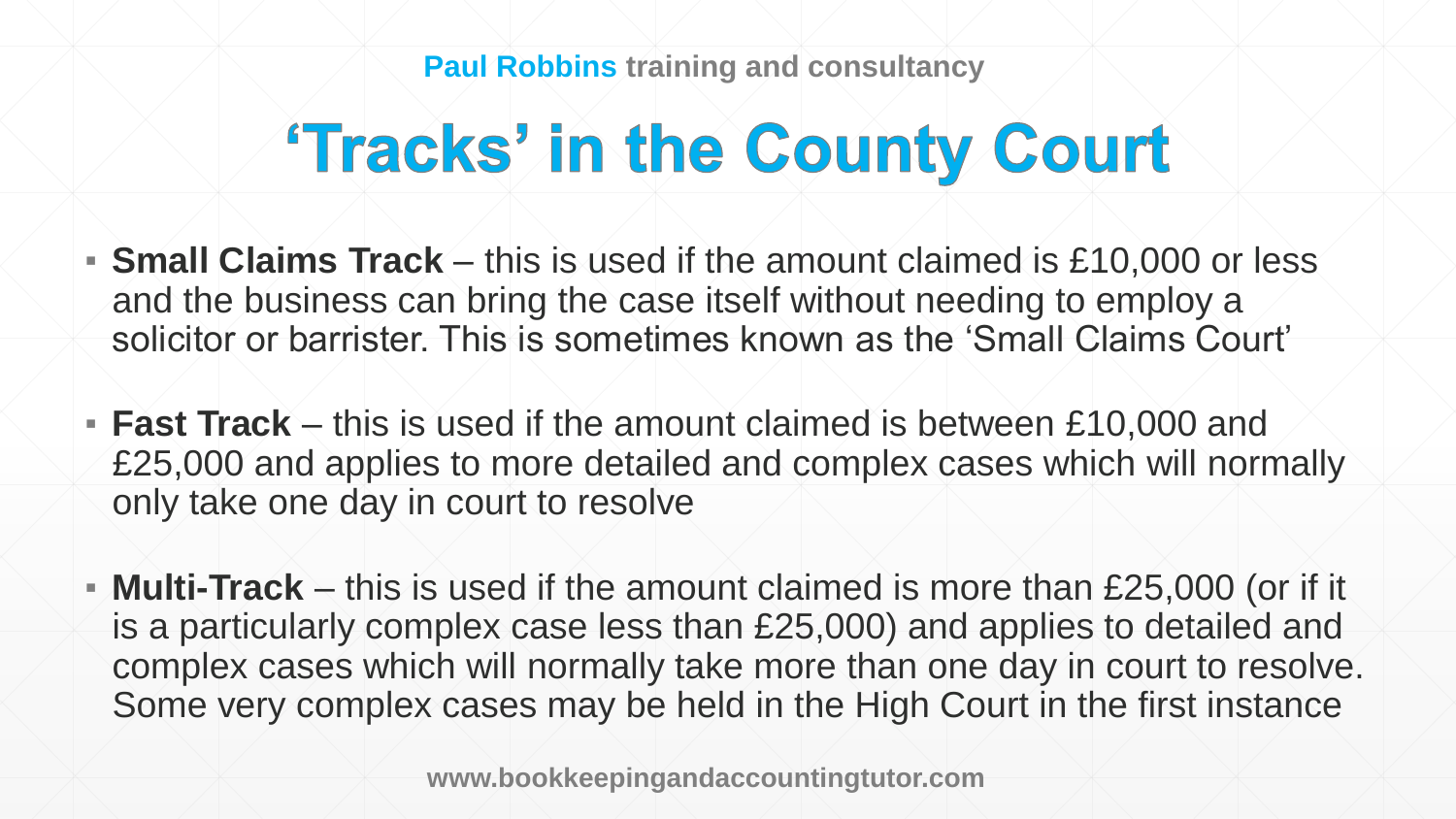#### How Courts Enforce Judgements Made

- If the judgement of the court is in favour of the business bringing the claim, a **County Court Judgement (CCJ)** will be issued against the customer (debtor) requiring them to pay the business the money that they owe to them
- **.** If the customer pays the money that they owe this is the end of the process
- **However, if the customer either refuses to pay the money that they owe or is** unable to pay the money that they owe, then further action needs to be taken
- The court may order that the customer has to have an **oral examination**. This is where the customer is required to come to court to be questioned about their income, capital and savings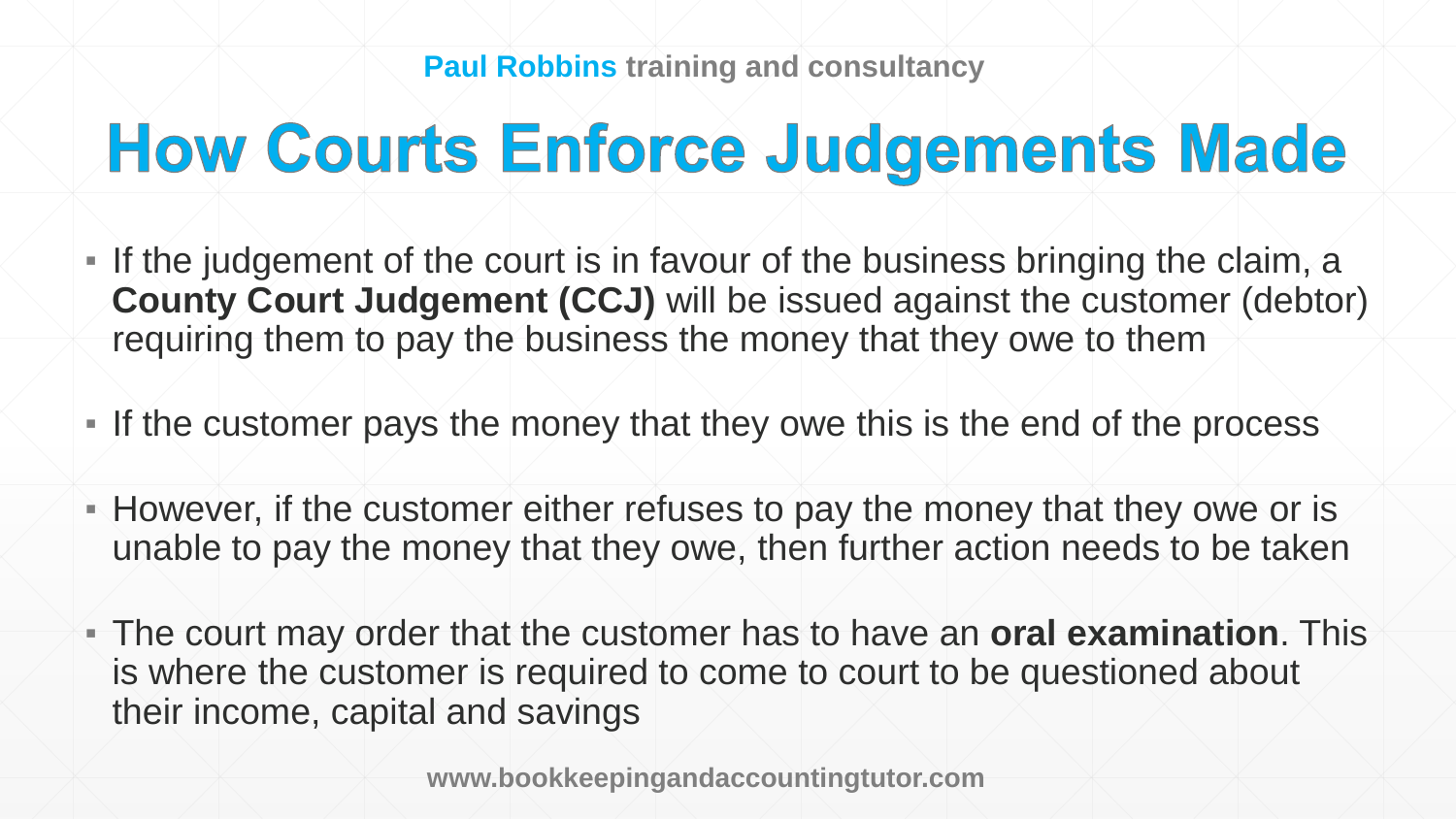### How Courts Enforce Judgements Made

- **Garnishee Order**  this is a court order which is sent to a bank or building society where the customer has an account, ordering the bank or building society to pay the business directly from the customer's account on a certain day. However, it relies on there being money in the account on that day
- **Warrant of Execution**  this allows bailiffs to enter the customer's home or business premises and obtain money or assets to the value of the debt, apart from essential living items and the customer's 'tools of their trade'
- **EXAGE Warrant of Delivery** if the customer has goods which belong to the business, for instance if there is a retention of title clause in place, the court can issues a Warrant of Delivery to allow bailiffs to retrieve the goods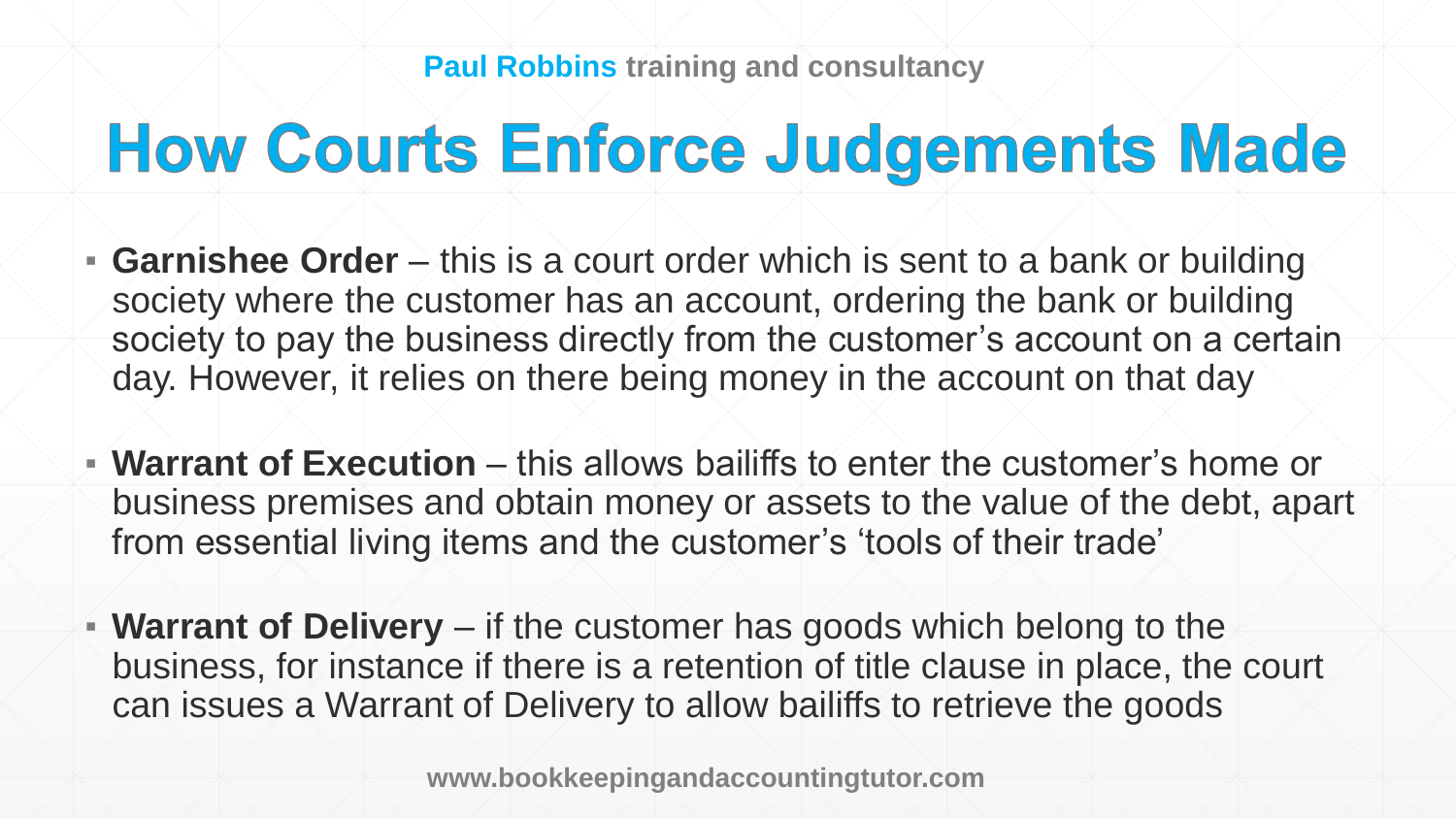#### How Courts Enforce Judgements Made

- **EXTERNIFY 12 THE ATTE ATTE:** Attachment of Earnings this requires that the customer's employer deducts a set amount of money from their salary on a regular basis until the debt is repaid. The judge will decide how much money will be deducted, taking into account the money the customer needs for living expenses
- **Charging Order**  if the customer owns a property, the business can ask the court to 'register a charge' against the property which will show that the business has the right to receive part of the money received from the sale of the property when it is sold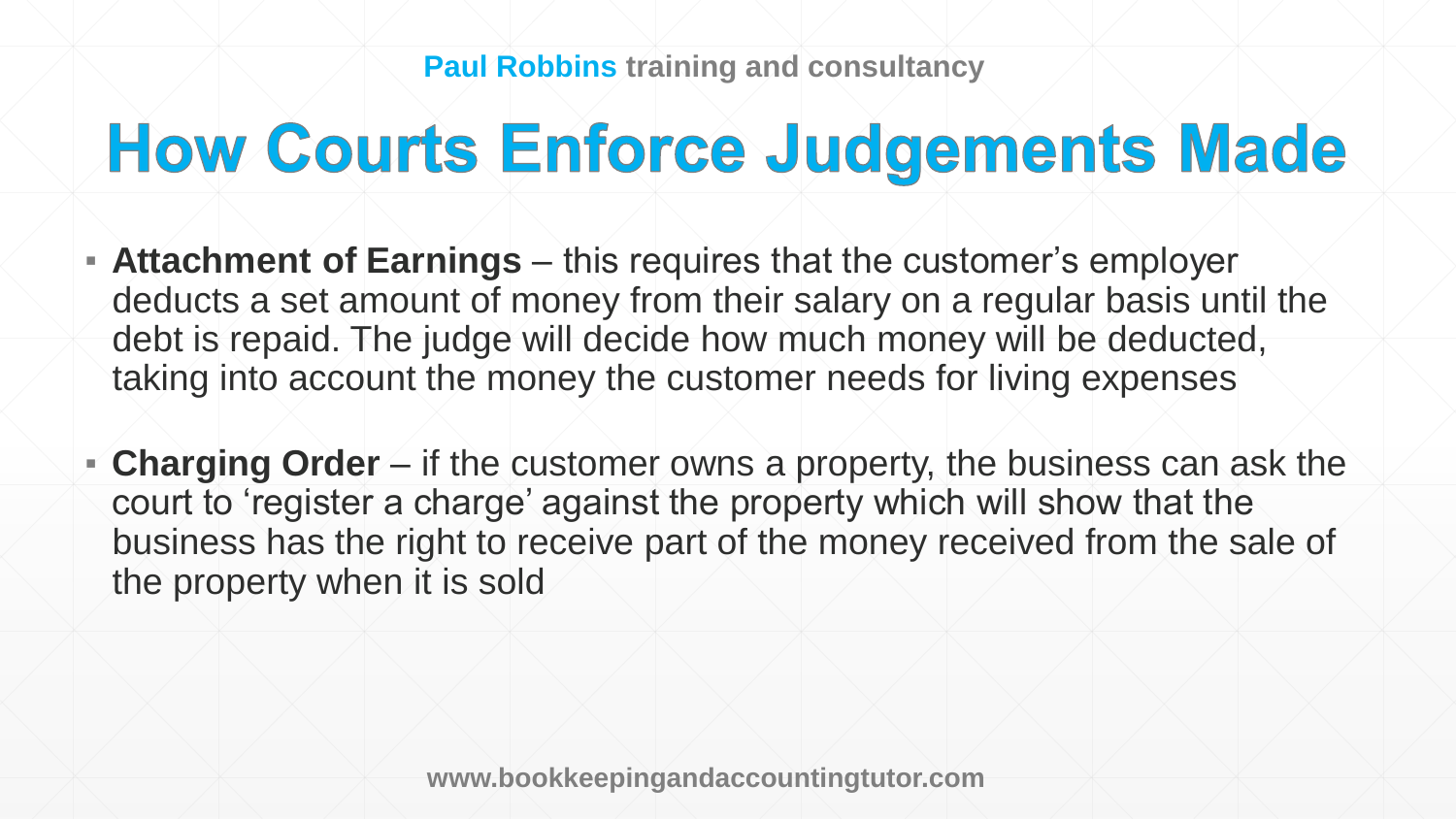#### **Insolvency**

**Example 1** Insolvency is defined as **not being able to meet your financial obligations (pay your debts) when they fall due**

▪ A business can take a customer to court to prove that the customer is insolvent. If this is the case, the court will arrange for the customer's assets to be sold off and the money received from the sale will be distributed to the customer's creditors, although trade payables are one of the last groups to be paid and may receive little or no money

▪ An **individual** found to be insolvent is declared **bankrupt** whereas a **limited company** found to be insolvent is said to be **'in liquidation'** (sometimes called winding-up or dissolution) which may be compulsory or voluntary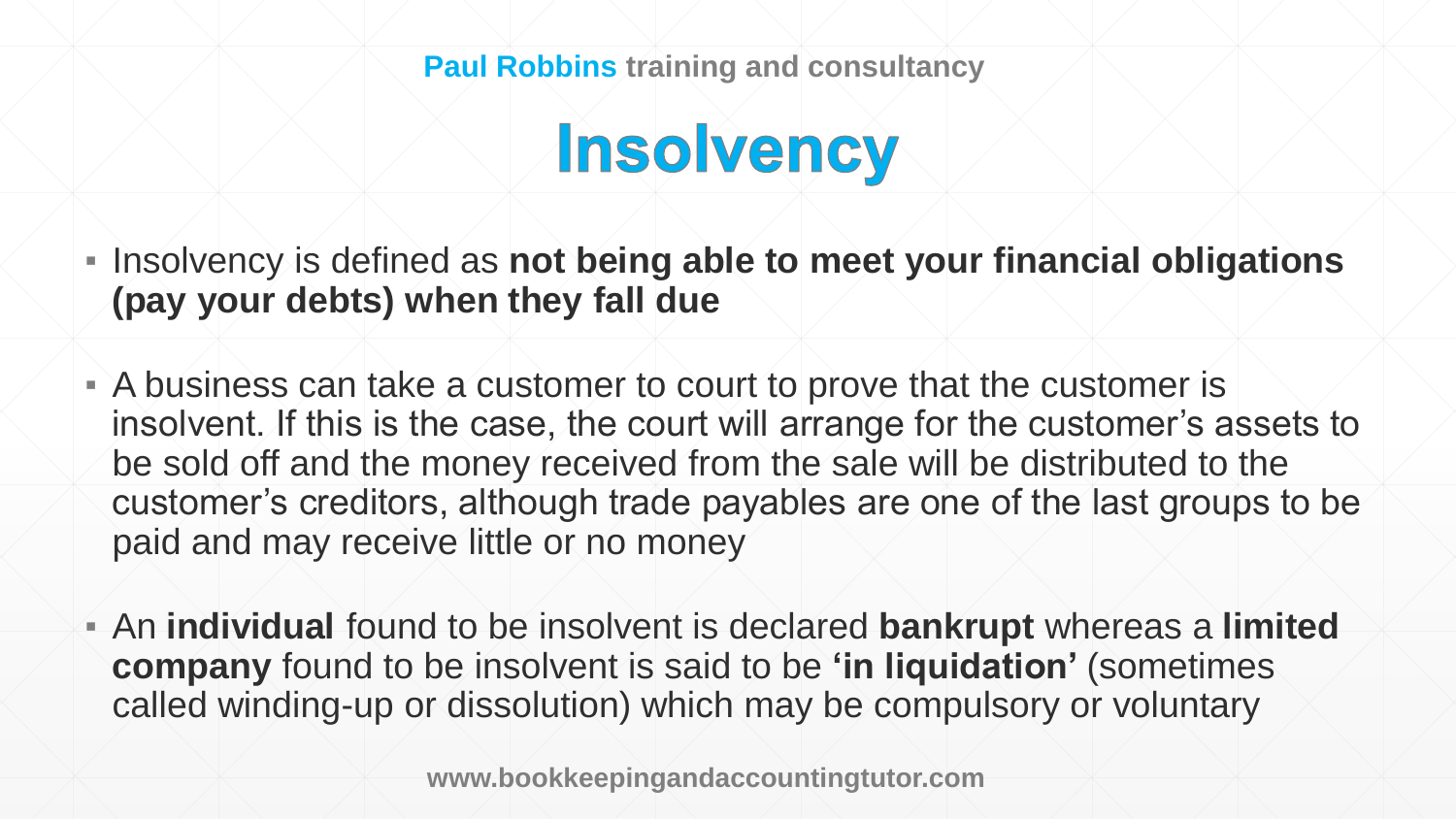## **Insolvency Legislation**

- **Insolvency Act 1986**
- **Enterprise Act 2002**
- **Deregulation Act 2015**
- **Small Business, Enterprise and Employment Act 2015**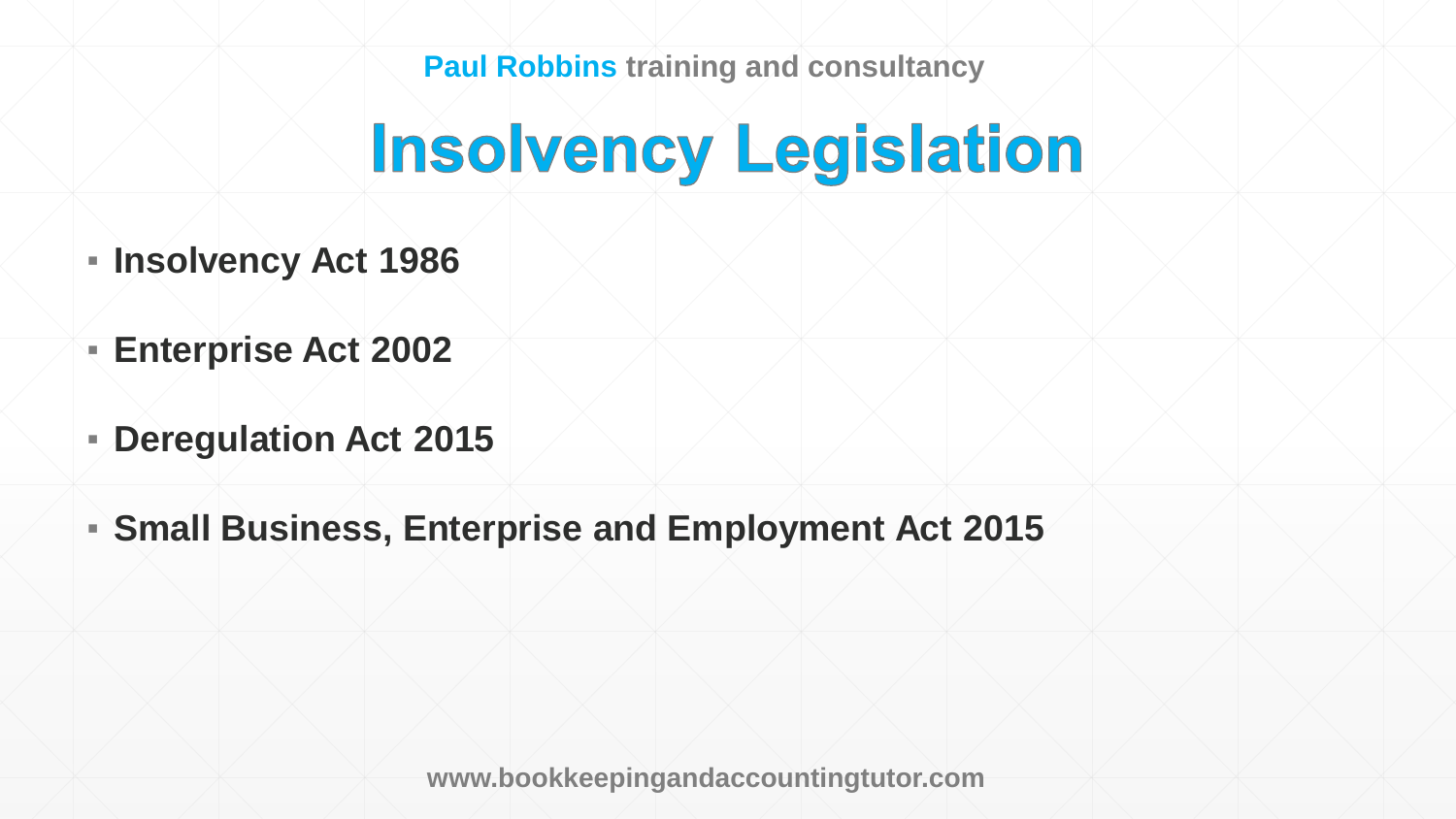#### **Stages of the Insolvency Process**

- The business firstly needs to ensure that the debt is £5,000 or more. This is the minimum amount that the courts will allow for the bankruptcy process
- If the debt is £5,000 or more, the business needs to make a 'statutory demand' to the customer for the amount owed, using an official form
- **If the customer does not pay the debt in three weeks, the business needs to** send in a 'creditors petition' to the court. The court may decide to call a meeting of all creditors, who will be asked to submit evidence ('proof') of amounts owed by the customer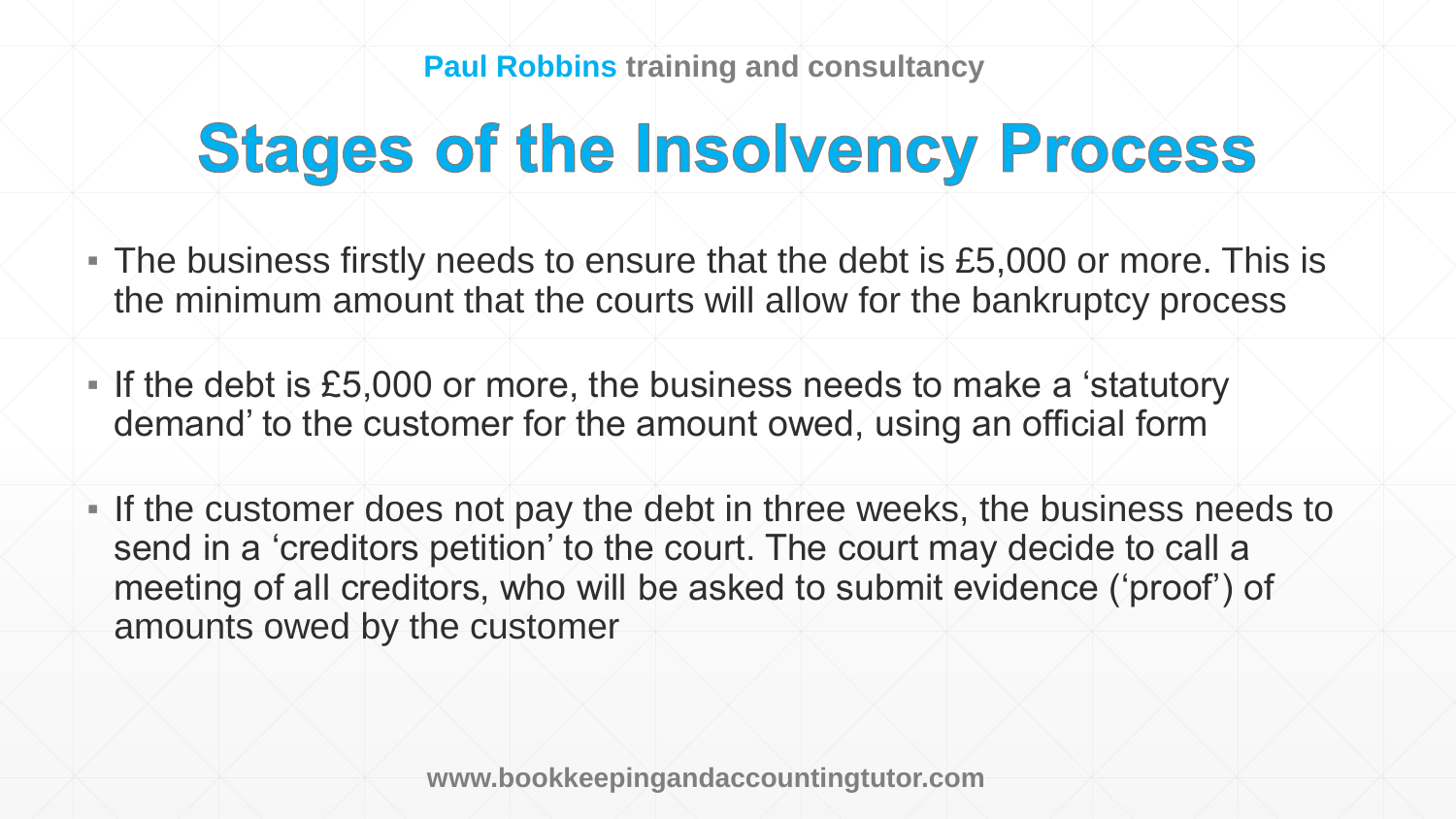## **Order of Payment Priority for Insolvency**

- **Liquidator fees and expenses**
- **Secured creditors with a fixed charge**
- **Preferential creditors**
- **Secured creditors with a floating charge**
- **Unsecured creditors**
- **Shareholders (limited companies only)**